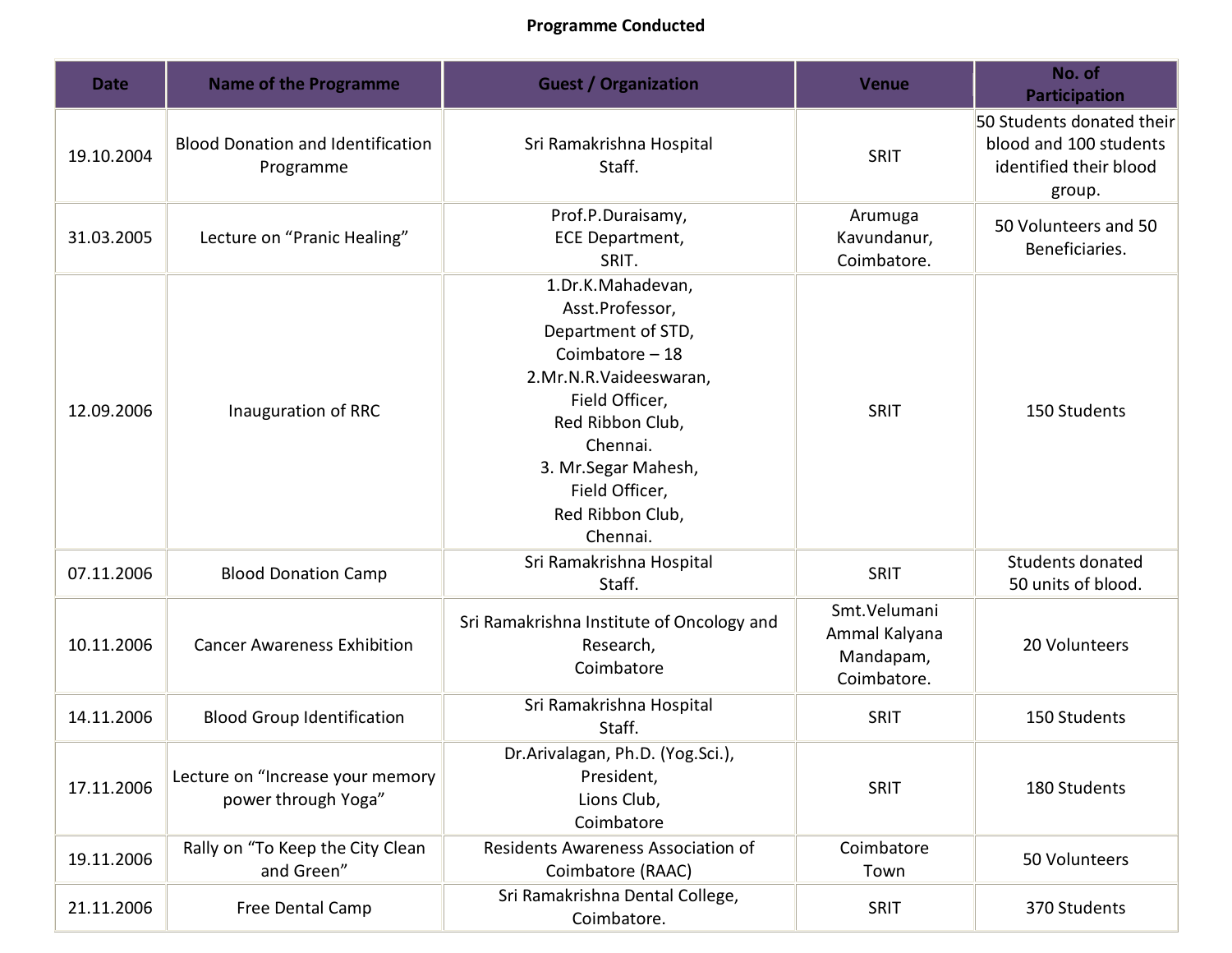| 23.11.2006                              | Lecturer on "Cancer Awareness"                             | Dr.J.Ramanathan M.D.,<br>Managing Trustee,<br>Vasantha Managing Trust,<br>Coimbatore. | SRIT                                                             | 100 Students                                                                             |
|-----------------------------------------|------------------------------------------------------------|---------------------------------------------------------------------------------------|------------------------------------------------------------------|------------------------------------------------------------------------------------------|
| 22.04.2008                              | <b>Blood Donation and Identification</b><br>Programme      | Sri Ramakrishna Hospital<br>Staff.                                                    | SRIT                                                             | 100 Students donated<br>their blood and 250<br>students identified their<br>blood group. |
| 11.09.2008                              | Lecturer on "Legal Awareness and<br>Right Information Act" | Mr.R.Nicolics,<br>Advocate,<br><b>Combines Session Court,</b><br>Coimbatore.          | SRIT                                                             | 100 Students.                                                                            |
| 11.09.2009                              | Awareness Program on<br>" Organ Donation"                  | Mohan Foundation,<br>Chennai                                                          | Ramakrishna Kalayana<br>Mantapam,<br>Coimbatore                  | 50 Students                                                                              |
| 09.10.2009<br>&<br>10.10.2009           | Free Vision Screening Camp                                 | The Eye Foundation,<br>Coimbatore                                                     | SRIT                                                             | 1700 students<br>& Staff                                                                 |
| 15.12.2009                              | <b>AIDS Awareness March</b>                                | Indian Red Cross Society,<br><b>Coimbatore District Branch</b>                        | <b>Coimbatore District</b><br>Collector Office to<br>V.O.C. Park | 70 students                                                                              |
| 18.02.2010,<br>19.02.2010<br>20.02.2010 | Zonal level orientation training<br>program                | Anna University, Coimbatore<br>&<br>PPG Institute of Technology,                      | PPG Institute of<br>Technology,<br>Coimbatore-35                 | Program Officer<br>&<br>One Volunteer                                                    |
| 24.09.2010<br>&<br>27.09.2010           | <b>Vision Screening Camp</b>                               | Vasan Eye Care,<br>Coimbatore                                                         | SRIT                                                             | 1700 students<br>& Staff                                                                 |
| 18.02.2011                              | <b>Blood Donation Camp</b>                                 | Sri Ramakrishna Hospital<br>Staff.                                                    | SRIT                                                             | Students donated over 40<br>units of blood.                                              |
| 11.08.2011                              | <b>YRC Orientation Program</b>                             | YRC Programme Officer-SRIT                                                            | <b>SRIT</b>                                                      | <b>First Year Students</b>                                                               |
| 20.08.2011                              | Seminar on "Drug Abuse"                                    | Coimbatore Medical College and Hospital -<br>Doctor Team                              | Government College of<br>Technology -<br>Coimbatore              | <b>Five Volunteers</b>                                                                   |
| 21.09.2011                              | Legal Awareness Lecture                                    | Thiru.N.Seshasayee,<br>I Additional District Judge,<br>Coimbatore                     | <b>SRIT</b>                                                      | 250 Students                                                                             |